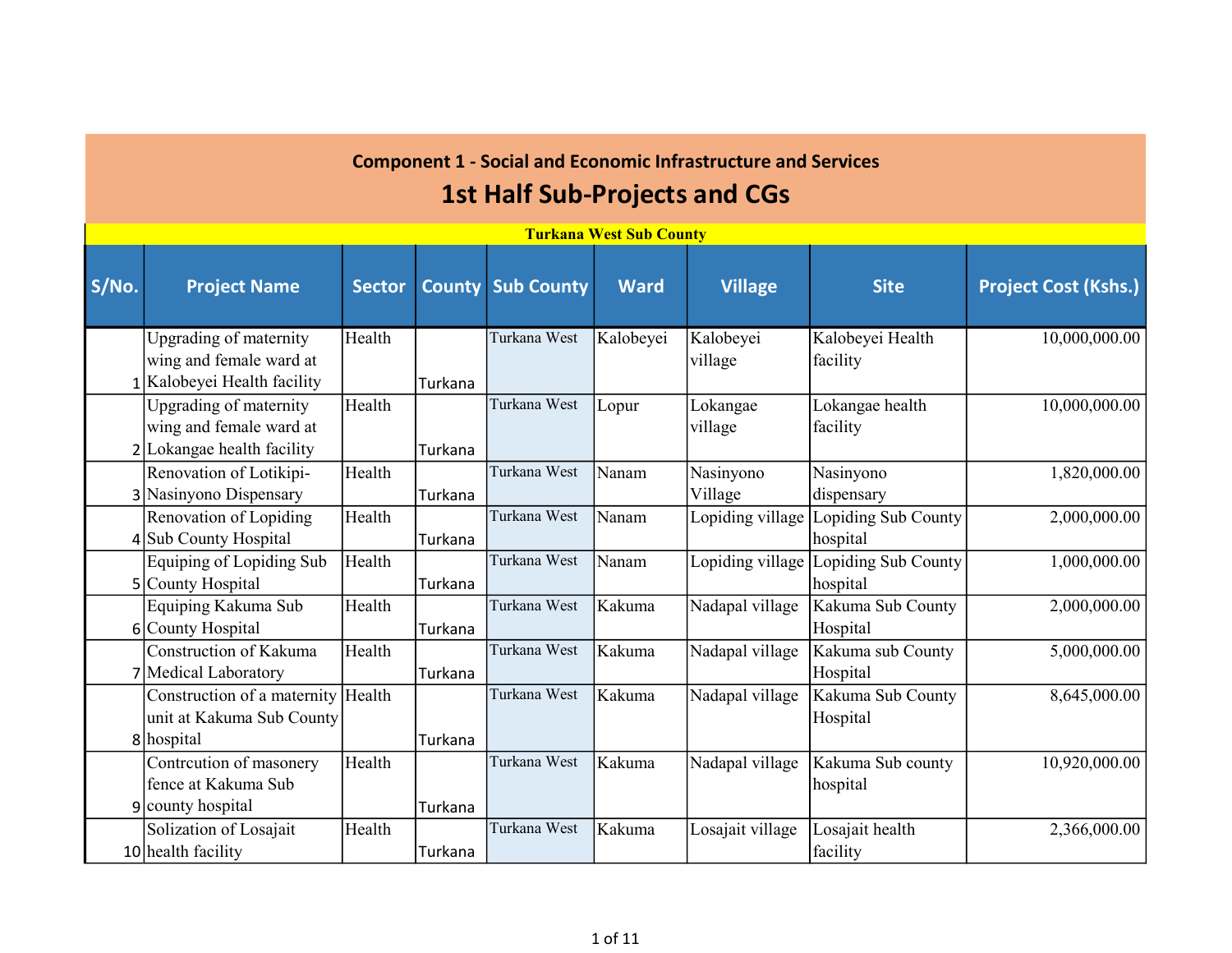#### 1st Half Sub-Projects and CGs

|       | <b>Turkana West Sub County</b>      |               |               |                   |             |                  |                                   |                             |  |  |  |  |  |
|-------|-------------------------------------|---------------|---------------|-------------------|-------------|------------------|-----------------------------------|-----------------------------|--|--|--|--|--|
| S/No. | <b>Project Name</b>                 | <b>Sector</b> | <b>County</b> | <b>Sub County</b> | <b>Ward</b> | <b>Village</b>   | <b>Site</b>                       | <b>Project Cost (Kshs.)</b> |  |  |  |  |  |
|       | Solization of Natiira health Health |               |               | Turkana West      | Songot      | Natiira village  | Natiira health facility           | 2,366,000.00                |  |  |  |  |  |
|       | $11$ facility                       |               | Turkana       |                   |             |                  |                                   |                             |  |  |  |  |  |
|       | Construction of mortuary at Health  |               |               | Turkana West      | Kakuma      | Nadapal village  | Kakuma Sub county                 | 18,200,000.00               |  |  |  |  |  |
|       | Kakuma Sub county                   |               |               |                   |             |                  | hospital                          |                             |  |  |  |  |  |
|       | 12 hospital                         |               | Turkana       |                   |             |                  |                                   |                             |  |  |  |  |  |
|       | Drilling of borehole at             | Water         |               | Turkana West      | Letia       | Katelemot        | Katelemot village                 | 2,622,000.00                |  |  |  |  |  |
|       | 13 Katelemot village                |               | Turkana       |                   |             | village          |                                   |                             |  |  |  |  |  |
|       | Drilling of borehole at             | Water         |               | Turkana West      | Lokichoggio | Lokichoggio      | Lokichoggio village               | 2,622,000.00                |  |  |  |  |  |
|       | 14 Lokichoggio village              |               | Turkana       |                   |             | village          |                                   |                             |  |  |  |  |  |
|       | Drilling of borehole at             | Water         |               | Turkana West      | Kakuma      | Kobuin village   | Kobuin village                    | 2,572,000.00                |  |  |  |  |  |
|       | 15 Kobuin village                   |               | Turkana       |                   |             |                  |                                   |                             |  |  |  |  |  |
|       | Drilling of borehole at             | Water         |               | Turkana West      | Lopur       | Lopur village    | Lopur village(Lochor-             | 2,622,000.00                |  |  |  |  |  |
|       | 16 Lopur (Lochor-Edome)             |               | Turkana       |                   |             |                  | Edome)                            |                             |  |  |  |  |  |
|       | Drilling of borehole at             | Water         |               | Turkana West      | Songot      | Nasoo village    | Nasoo village                     | 2,622,000.00                |  |  |  |  |  |
|       | Nasoo village (Mogila sub           |               |               |                   |             |                  | (Mogila sub location)             |                             |  |  |  |  |  |
|       | 17 location)                        |               | Turkana       |                   |             |                  |                                   |                             |  |  |  |  |  |
|       | Drilling of borehole at             | Water         |               | Turkana West      | Kakuma      | Lokore village   | Lokore village                    | 2,572,000.00                |  |  |  |  |  |
|       | 18 Lokore village                   |               | Turkana       |                   |             |                  |                                   |                             |  |  |  |  |  |
|       | Drilling of borehole at             | Water         |               | Turkana West      | Nanam       | lLelemui village | Lolemui village                   | 2,672,000.00                |  |  |  |  |  |
|       | Lolemui village (Mogila             |               |               |                   |             |                  | (Mogila sub location)             |                             |  |  |  |  |  |
|       | $19$ sub location)                  |               | Turkana       |                   |             |                  |                                   |                             |  |  |  |  |  |
|       | Drilling of borehole at             | Water         |               | Turkana West      | Kakuma      |                  | Morungolevillag Morungole village | 2,622,000.00                |  |  |  |  |  |
|       | 20 Morungole village                |               | Turkana       |                   |             | e                | (Lotakaa)                         |                             |  |  |  |  |  |

Turkana West Sub County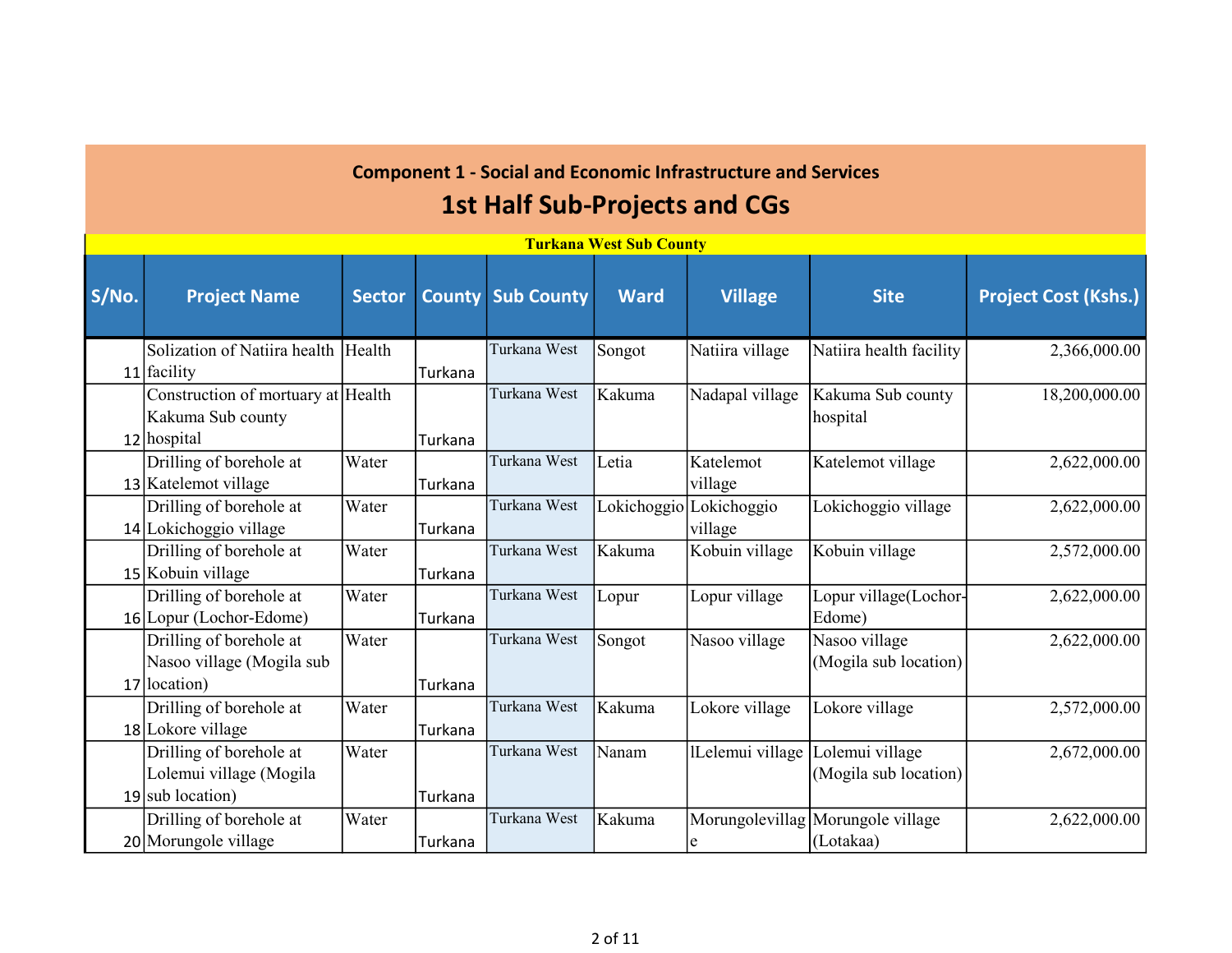|       | <b>Turkana West Sub County</b>                                                  |               |                |                          |             |                                    |                                                |                             |  |  |  |  |  |
|-------|---------------------------------------------------------------------------------|---------------|----------------|--------------------------|-------------|------------------------------------|------------------------------------------------|-----------------------------|--|--|--|--|--|
| S/No. | <b>Project Name</b>                                                             | <b>Sector</b> |                | <b>County Sub County</b> | <b>Ward</b> | <b>Village</b>                     | <b>Site</b>                                    | <b>Project Cost (Kshs.)</b> |  |  |  |  |  |
|       | Drilling of borehole at<br>Loreng Village (Katik-<br>$21$ <sup>Nyimg'ok</sup> ) | Water         | Turkana        | Turkana West             | Letia       | Loreng village                     | Loreng Village<br>(Katik-Nyimg'ok)             | 2,622,000.00                |  |  |  |  |  |
|       | Drilling of borehole at<br>22 Natiira village (Lokwanyia)                       | Water         | <b>Turkana</b> | Turkana West             | Songot      | Natiira village                    | Natiira village<br>(Lokwanyia)                 | 2,572,000.00                |  |  |  |  |  |
|       | Drilling of borehole at<br>Loritit village (Lochor-<br>$23$ ang'iteteleit)      | Water         | Turkana        | Turkana West             | Letia       | Loritit village                    | Loritit village<br>(Lochor-angliteteleit       | 2,622,000.00                |  |  |  |  |  |
|       | Drilling of Borehole at<br>24 Tulabalany village                                | Water         | <b>Turkana</b> | Turkana West             | Letea       | Tulabalany<br>village              | Tulabalany ()                                  | 2,622,000.00                |  |  |  |  |  |
|       | Equiping of Katelemot<br>25 borehole                                            | Water         | Turkana        | Turkana West             | Letia       | Katelemot<br>village               | Katelemot village                              | 1,885,600.00                |  |  |  |  |  |
|       | Equiping of Lokichoggio,<br>26 borehole                                         | Water         | <b>Turkana</b> | Turkana West             |             | Lokichoggio Lokichoggio<br>village | Lokichoggio village                            | 1,885,600.00                |  |  |  |  |  |
|       | Equiping of Kobuin<br>27 borehole                                               | Water         | Turkana        | Turkana West             | Kakuma      | Kobuin village                     | Kobuin village                                 | 1,885,600.00                |  |  |  |  |  |
|       | Equiping of Lopur (Lochor Water<br>28 edome) borehole                           |               | Turkana        | Turkana West             | Lopur       | Lopur village                      | Lopur village(Lochor-<br>Edome)                | 1,885,600.00                |  |  |  |  |  |
|       | Equiping of Lokore<br>29 borehole                                               | Water         | Turkana        | Turkana West             | Kakuma      | Lokore village                     | Lokore village                                 | 1,885,600.00                |  |  |  |  |  |
|       | Equiping of Lolemui<br>$30$ (Mogila sub location)                               | Water         | Turkana        | Turkana West             | Songot      | Lolemui village                    | Lolemui village<br>(Mogila sub location)       | 1,910,600.00                |  |  |  |  |  |
|       | <b>Equiping of Morungole</b><br>$31$ (Lotakaa) borehole                         | Water         | Turkana        | Turkana West             | Kakuma      | e                                  | Morungolevillag Morungole village<br>(Lotakaa) | 1,885,600.00                |  |  |  |  |  |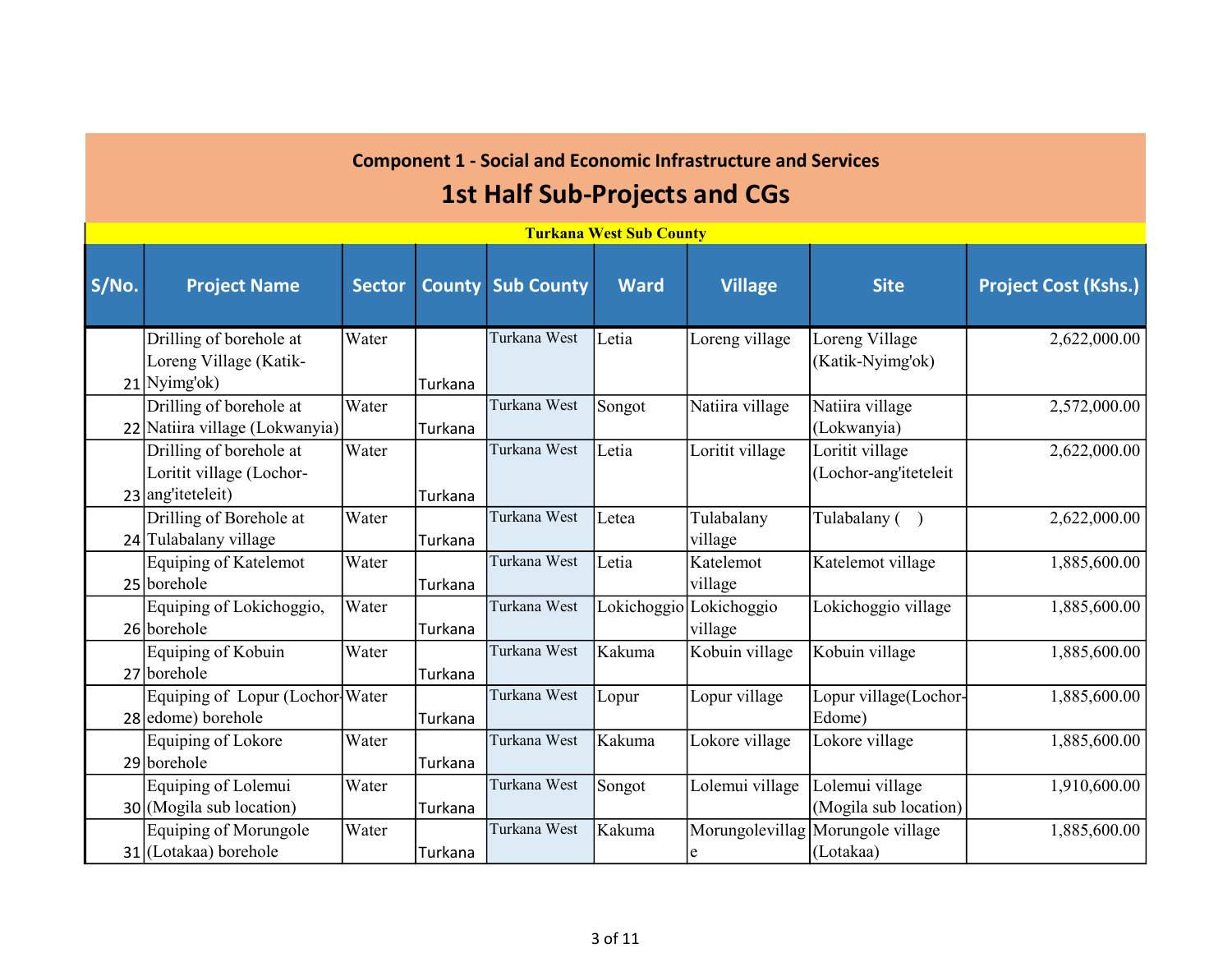|       | <b>Turkana West Sub County</b>                                    |               |                |                          |             |                                    |                                           |                             |  |  |  |  |  |
|-------|-------------------------------------------------------------------|---------------|----------------|--------------------------|-------------|------------------------------------|-------------------------------------------|-----------------------------|--|--|--|--|--|
| S/No. | <b>Project Name</b>                                               | <b>Sector</b> |                | <b>County Sub County</b> | <b>Ward</b> | <b>Village</b>                     | <b>Site</b>                               | <b>Project Cost (Kshs.)</b> |  |  |  |  |  |
|       | Equiping of Loreng (Katik-<br>32 Nying'ok) borehole               | Water         | Turkana        | Turkana West             | Letia       | Loreng village                     | Loreng Village<br>(Katik-Nying'ok)        | 1,885,600.00                |  |  |  |  |  |
|       | Equiping of Natiira<br>33 (Lokwanyia) borehole                    | Water         | Turkana        | Turkana West             | Songot      | Natiira village                    | Natiira village<br>(Lokwanyia)            | 1,885,600.00                |  |  |  |  |  |
|       | Equiping of Loritit (Lochor-Water<br>$34$ angliteteleit) borehole |               | Turkana        | Turkana West             | Letea       | Loritit village                    | Loritit village<br>(Lochor-ang'iteteleit) | 1,885,600.00                |  |  |  |  |  |
|       | Equiping of Tulabalany<br>35 borehole                             | Water         | Turkana        | Turkana West             | Letea       | Tulabalany<br>village              | Tulabalany                                | 1,885,600.00                |  |  |  |  |  |
|       | Construction of Letea -<br>36 Narongole Water pan                 | Water         | Turkana        | Turkana West             | Letia       | Letia village                      | Letea - Narongole<br>village              | 20,000,000.00               |  |  |  |  |  |
|       | <b>Construction of Katelemot</b><br>37 over head water tank       | Water         | <b>Turkana</b> | Turkana West             | Songot      | Katelemot<br>village               | Katelemot village                         | 2,400,000.00                |  |  |  |  |  |
|       | Construction of Lokangae<br>38 over head water tank               | Water         | Turkana        | Turkana West             | Lopur       | Lokangae<br>village                | Lokangae village                          | 260,000.00                  |  |  |  |  |  |
|       | Construction of<br>Lokichoggio, over head<br>39 water tank        | Water         | Turkana        | Turkana West             |             | Lokichoggio Lokichoggio<br>village | Lokichoggio village                       | 260,000.00                  |  |  |  |  |  |
|       | Construction of Lorus over<br>40 head water tank                  | Water         | Turkana        | Turkana West             | Nanam       | Lorus village                      | Lorus village                             | 260,000.00                  |  |  |  |  |  |
|       | Construction of of Kobuin<br>$41$ over head water tank            | Water         | Turkana        | Turkana West             | Kakuma      | Kobuin village                     | Kobuin village                            | 260,000.00                  |  |  |  |  |  |
|       | Constructionof Lopur<br>(Lochor-edome) over head<br>42 water tank | Water         | Turkana        | Turkana West             | Lopur       | Lopur village                      | Lopur village(Lochor-<br>Edome)           | 260,000.00                  |  |  |  |  |  |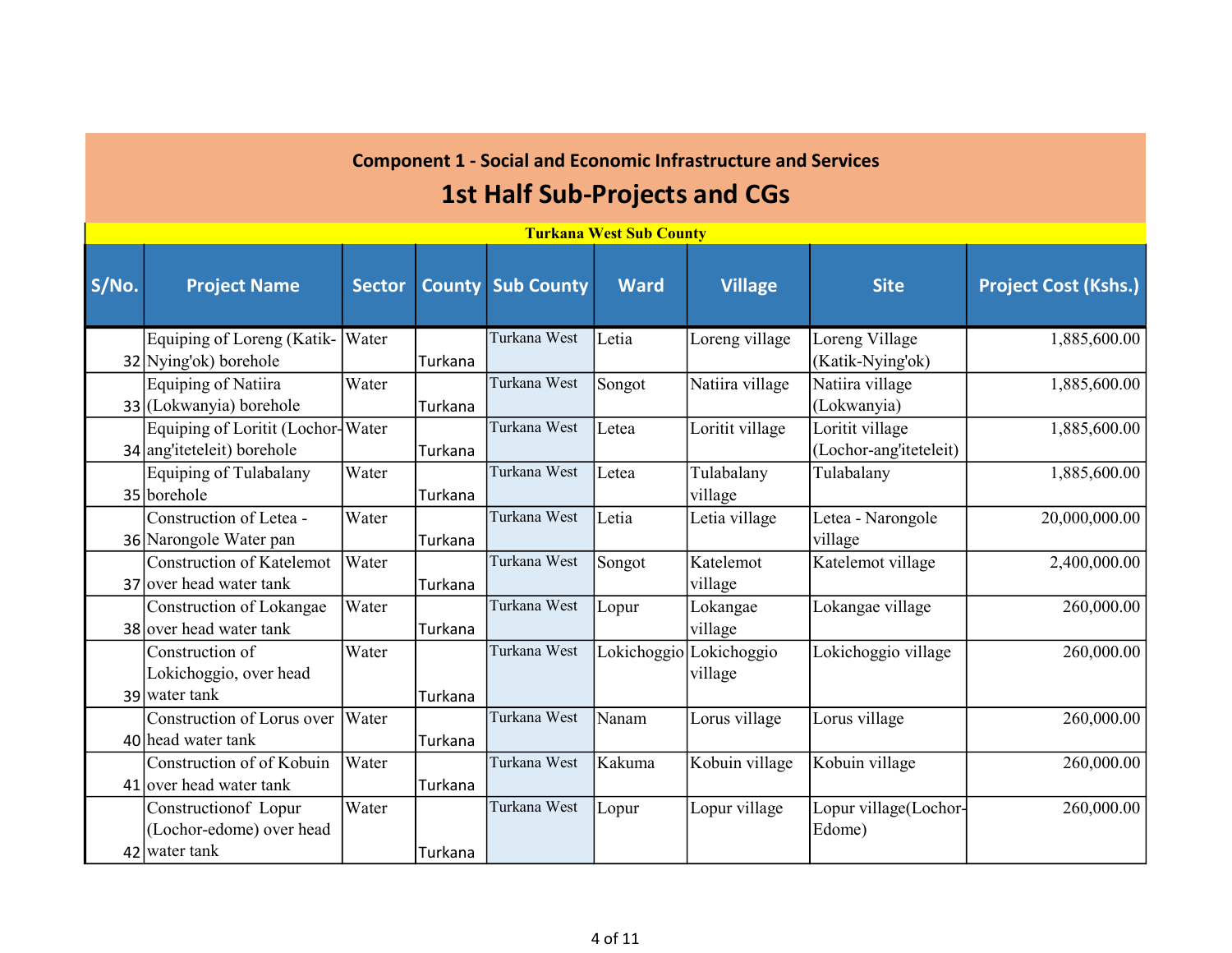|       | <b>Turkana West Sub County</b>                                              |               |                |                          |                        |                       |                                                |                             |  |  |  |  |  |
|-------|-----------------------------------------------------------------------------|---------------|----------------|--------------------------|------------------------|-----------------------|------------------------------------------------|-----------------------------|--|--|--|--|--|
| S/No. | <b>Project Name</b>                                                         | <b>Sector</b> |                | <b>County Sub County</b> | <b>Ward</b>            | <b>Village</b>        | <b>Site</b>                                    | <b>Project Cost (Kshs.)</b> |  |  |  |  |  |
|       | <b>Construction of Nasoo</b><br>(Loremiet) over head water<br>$43$ tank     | Water         | Turkana        | Turkana West             | Songot                 | Nasoo village         | Nasoo village<br>(Mogila sub location)         | 260,000.00                  |  |  |  |  |  |
|       | Construction of Ngimerisua Water<br>44 over head water tank                 |               | Turkana        | Turkana West             | Nanam                  | Ngimerisua<br>village | Ngimerisua village                             | 260,000.00                  |  |  |  |  |  |
|       | Construction of Lokore<br>45 over head water tank                           | Water         | <b>Turkana</b> | Turkana West             | Kakuma                 | Lokore village        | Lokore village                                 | 260,000.00                  |  |  |  |  |  |
|       | <b>Construction of Loteteleit</b><br>46 over head water tank                | Water         | Turkana        | Turkana West             | Lokichoggio Loteteleit | village               | Loteteleit village                             | 260,000.00                  |  |  |  |  |  |
|       | Construction of Lolemui<br>(Mogila sub location) over<br>47 head water tank | Water         | Turkana        | Turkana West             | Songot                 | Lolemui village       | Lolemui village<br>(Mogila sub location)       | 2,400,000.00                |  |  |  |  |  |
|       | Construction of Morungole<br>(Lotakaa) over head water<br>48 tank           | Water         | Turkana        | Turkana West             | Kakuma                 | e                     | Morungolevillag Morungole village<br>(Lotakaa) | 260,000.00                  |  |  |  |  |  |
|       | Construction of Loreng<br>(Katik-Nying'ok) over head<br>49 water tank       | Water         | Turkana        | Turkana West             | Letia                  | Loreng village        | Loreng Village<br>(Katik-Nyimg'ok)             | 260,000.00                  |  |  |  |  |  |
|       | <b>Construction of Nanam</b><br>(Nakoodopus) over head<br>50 water tank     | Water         | Turkana        | Turkana West             | Nanam                  | Nanam village         | Nanam village<br>(Nakoodopus)                  | 2,400,000.00                |  |  |  |  |  |
|       | <b>Construction of Natiira</b><br>(Lokwanyia) over head<br>51 water tank    | Water         | Turkana        | Turkana West             | Songot                 | Natiira village       | Natiira village<br>(Lokwanyia)                 | 260,000.00                  |  |  |  |  |  |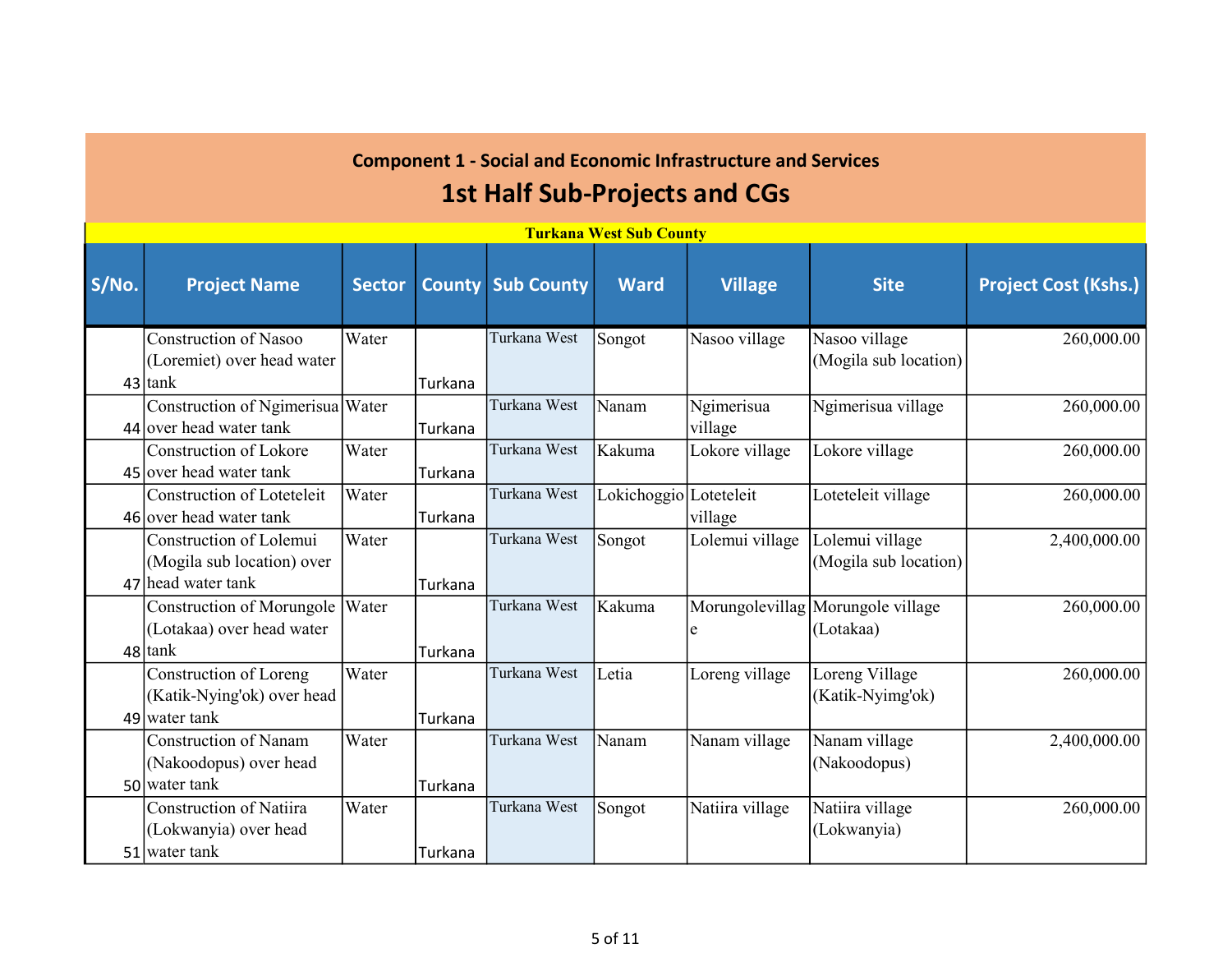#### 1st Half Sub-Projects and CGs

|       | <u>Turkana west Sud County</u> |               |         |                          |                        |                  |                       |                             |  |  |  |  |
|-------|--------------------------------|---------------|---------|--------------------------|------------------------|------------------|-----------------------|-----------------------------|--|--|--|--|
| S/No. | <b>Project Name</b>            | <b>Sector</b> |         | <b>County Sub County</b> | <b>Ward</b>            | <b>Village</b>   | <b>Site</b>           | <b>Project Cost (Kshs.)</b> |  |  |  |  |
|       | <b>Construction of Loritit</b> | Water         |         | Turkana West             | Letea                  | Loritit village  | Loritit village       | 2,400,000.00                |  |  |  |  |
|       | (Lochor-ang'iteteleit) over    |               |         |                          |                        |                  | (Lochor-ang'itetelei) |                             |  |  |  |  |
|       | 52 head water tank             |               | Turkana |                          |                        |                  |                       |                             |  |  |  |  |
|       | Construction of Tulabalany     | Water         |         | Turkana West             | Letea                  | Tulabalany       | Tulabalany            | 260,000.00                  |  |  |  |  |
|       | 53 overhead water tank         |               | Turkana |                          |                        | village          |                       |                             |  |  |  |  |
|       | 54 Lopur water Kiosk           | Water         | Turkana | Turkana West             |                        |                  |                       | 481,060.00                  |  |  |  |  |
|       | 55 Nasoo water Kiosk           | Water         | Turkana | Turkana West             | Songot                 | Nasoo village    | Nasoo village         | 481,060.00                  |  |  |  |  |
|       | 56 Ngimersua water Kiosk       | Water         | Turkana | Turkana West             | Nanam                  | Ngimerisua       | Ngimerisua village    | 481,060.00                  |  |  |  |  |
|       | 57 Lokore water Kiosk          | Water         | Turkana | Turkana West             | Kakuma                 | Lokore village   | Lokore village        | 481,060.00                  |  |  |  |  |
|       | 58 Losajait water Kiosk        | Water         | Turkana | Turkana West             | Kakuma                 | Losajait village | Losajait village      | 481,060.00                  |  |  |  |  |
|       | 59 Loteteleit water Kiosk      | Water         | Turkana | Turkana West             | Lokichoggio Loteteleit |                  | Loteteleit village    | 481,060.00                  |  |  |  |  |
|       | 60 Lolemui water Kiosk         | Water         | Turkana | Turkana West             | Songot                 | Lolemui village  | Lolemui village       | 481,060.00                  |  |  |  |  |
|       | 61 Lokangae water Kiosk        | Water         | Turkana | Turkana West             | Letia                  | Lokangae         | Lokangae village      | 481,060.00                  |  |  |  |  |
|       | 62 Katelemot water kiosk       | Water         | Turkana | Turkana West             |                        |                  | Katelemot village     | 481,060.00                  |  |  |  |  |
|       | 63 Lokichoggio water kiosk     | Water         | Turkana | Turkana West             |                        |                  | Lokichoggio village   | 481,060.00                  |  |  |  |  |
|       | 64 Lorus water kiosk           | Water         | Turkana | Turkana West             |                        |                  | Mogill village        | 481,060.00                  |  |  |  |  |
|       | 65 Kobuin water kiosk          | Water         | Turkana | Turkana West             |                        |                  | Kobuin village        | 481,060.00                  |  |  |  |  |
|       | 66 Morungole water kiosk       | Water         | Turkana | Turkana West             |                        |                  | Morungole village     | 481,060.00                  |  |  |  |  |
| 67    | Loreng water kiosk             | Water         | Turkana | Turkana West             |                        |                  | Loreng-Katiki-        | 481,060.00                  |  |  |  |  |
|       | 68 Nanam-Nakoodopus Kiosk      | Water         | Turkana | Turkana West             |                        |                  | Nanam village         | 481,060.00                  |  |  |  |  |
|       | 69 Natiira- water kiosk        | Water         | Turkana | Turkana West             |                        |                  | Natiira village       | 481,060.00                  |  |  |  |  |
|       | 70 Tulabalany- water kiosk     | Water         | Turkana | Turkana West             |                        |                  | Tulabalany village    | 481,060.00                  |  |  |  |  |
|       | 71 Solorization of Tarach -    | Water         | Turkana | Turkana West             | Kakuma                 | Tarach village   | Tarach village        | 1,885,600.00                |  |  |  |  |
|       | 72 Solorization Lokangae       | Water         | Turkana | Turkana West             | Lopur                  | Lokangae         | Lokangae-Atiir        | 1,885,600.00                |  |  |  |  |

Turkana West Sub County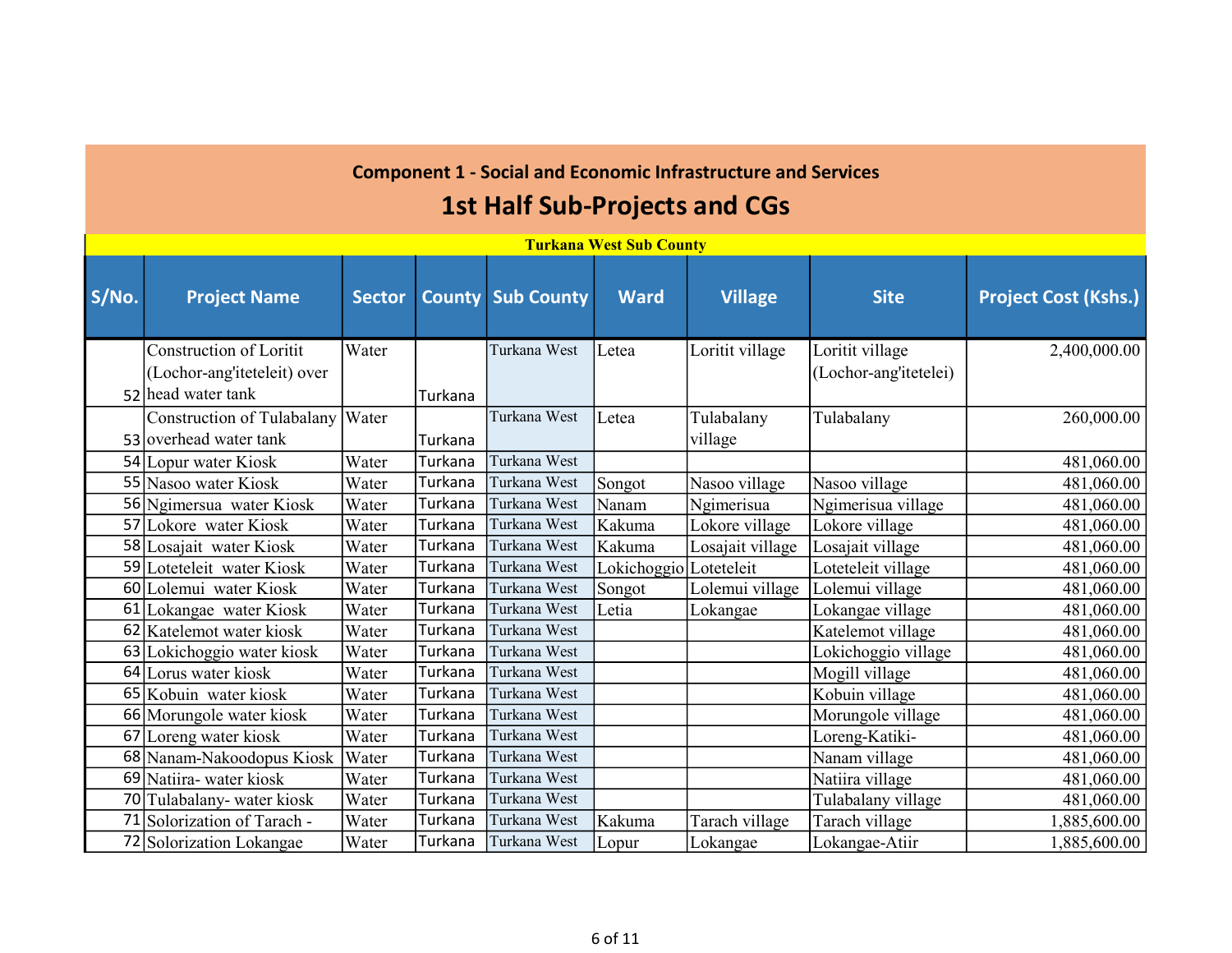|       | <b>Turkana West Sub County</b>    |               |         |                          |                        |                  |                       |                             |  |  |  |  |  |
|-------|-----------------------------------|---------------|---------|--------------------------|------------------------|------------------|-----------------------|-----------------------------|--|--|--|--|--|
| S/No. | <b>Project Name</b>               | <b>Sector</b> |         | <b>County Sub County</b> | Ward                   | <b>Village</b>   | <b>Site</b>           | <b>Project Cost (Kshs.)</b> |  |  |  |  |  |
|       | Construction of Lokangae          | Water         |         | Turkana West             | Lopur                  | Lokangae         | Lokangae village      | 374,140.00                  |  |  |  |  |  |
|       | 73 cattle trough                  |               | Turkana |                          |                        | village          |                       |                             |  |  |  |  |  |
|       | Construction of Losajait          | Water         |         | Turkana West             | Kakuma                 | Losajait village | Losajait village      | 374,140.00                  |  |  |  |  |  |
|       | $74$ cattle trough                |               | Turkana |                          |                        |                  |                       |                             |  |  |  |  |  |
|       | <b>Construction of Loteteleit</b> | Water         |         | Turkana West             | Lokichoggio Loteteleit |                  | Loteteleit village    | 374,140.00                  |  |  |  |  |  |
|       | 75 cattle trough                  |               | Turkana |                          |                        | village          |                       |                             |  |  |  |  |  |
|       | Katik-nying'ok cattle             | Water         |         | Turkana West             |                        | katik-Nyingok    | Katik-Nyingok         | 374,140.00                  |  |  |  |  |  |
|       | 76 trough                         |               | Turkana |                          |                        | village          | village               |                             |  |  |  |  |  |
|       | Construction of Ngimerisua Water  |               |         | Turkana West             | Nanam                  | Ngimerisua       | Ngimerisua village    | 374,140.00                  |  |  |  |  |  |
|       | 77 cattle trough                  |               | Turkana |                          |                        | village          |                       |                             |  |  |  |  |  |
|       | 78 Katelemot cattle trough        | Water         | Turkana | Turkana West             | Letea                  |                  | Katelemot village     | 374,140.00                  |  |  |  |  |  |
|       | 79 Lokangae cattle trough         | Water         | Turkana | Turkana West             | Songot                 |                  | Lokangae village      | 374,140.00                  |  |  |  |  |  |
|       | 80 Lokichoggio cattle trough      | Water         | Turkana | Turkana West             | Lokichoggio            |                  | Lokichoggio village   | 374,140.00                  |  |  |  |  |  |
|       | 81 Loriti-cattle trough           | Water         | Turkana | Turkana West             | Letea                  |                  | loritit village       | 374,140.00                  |  |  |  |  |  |
|       | 82 Lorus cattle trough            | Water         | Turkana | Turkana West             | Nanam                  |                  | Lorus village         | 374,140.00                  |  |  |  |  |  |
|       | 83 Kobuin cattle trough           | Water         | Turkana | Turkana West             | Kakuma                 |                  | Kobuin village        | 374,140.00                  |  |  |  |  |  |
|       | 84 Lopur cattle trough            | Water         | Turkana | Turkana West             | Lopur                  |                  | Lopur village(Lochor- | 374,140.00                  |  |  |  |  |  |
|       | 85 Nasoo cattle trough            | Water         | Turkana | Turkana West             | Nanam                  |                  | Nasoo village         | 374,140.00                  |  |  |  |  |  |
|       | 86 Lokore cattle trough           | Water         | Turkana | Turkana West             | Kakuma                 |                  | Lokore village        | 374,140.00                  |  |  |  |  |  |
|       | 87 Lolemui cattle trough          | Water         | Turkana | Turkana West             | Nanam                  |                  | Lolemui village       | 374,140.00                  |  |  |  |  |  |
|       | 88 Morungole                      | Water         | Turkana | Turkana West             | Kakuma                 |                  | Morungole village     | 374,140.00                  |  |  |  |  |  |
|       | Nanam-Nakoodopus cattle           | Water         |         | Turkana West             | Nanam                  |                  | Nanam village         | 374,140.00                  |  |  |  |  |  |
|       | 89 trough                         |               | Turkana |                          |                        |                  | (Nakoodopus)          |                             |  |  |  |  |  |
|       | 90 Tulabalany cattle trough       | Water         | Turkana | Turkana West             | Letea                  |                  | Tulabalany village    | 374,140.00                  |  |  |  |  |  |
|       | 91 Natira cattle trough           | Water         | Turkana | Turkana West             | Kalobeyei              |                  | Natira village        | 374,140.00                  |  |  |  |  |  |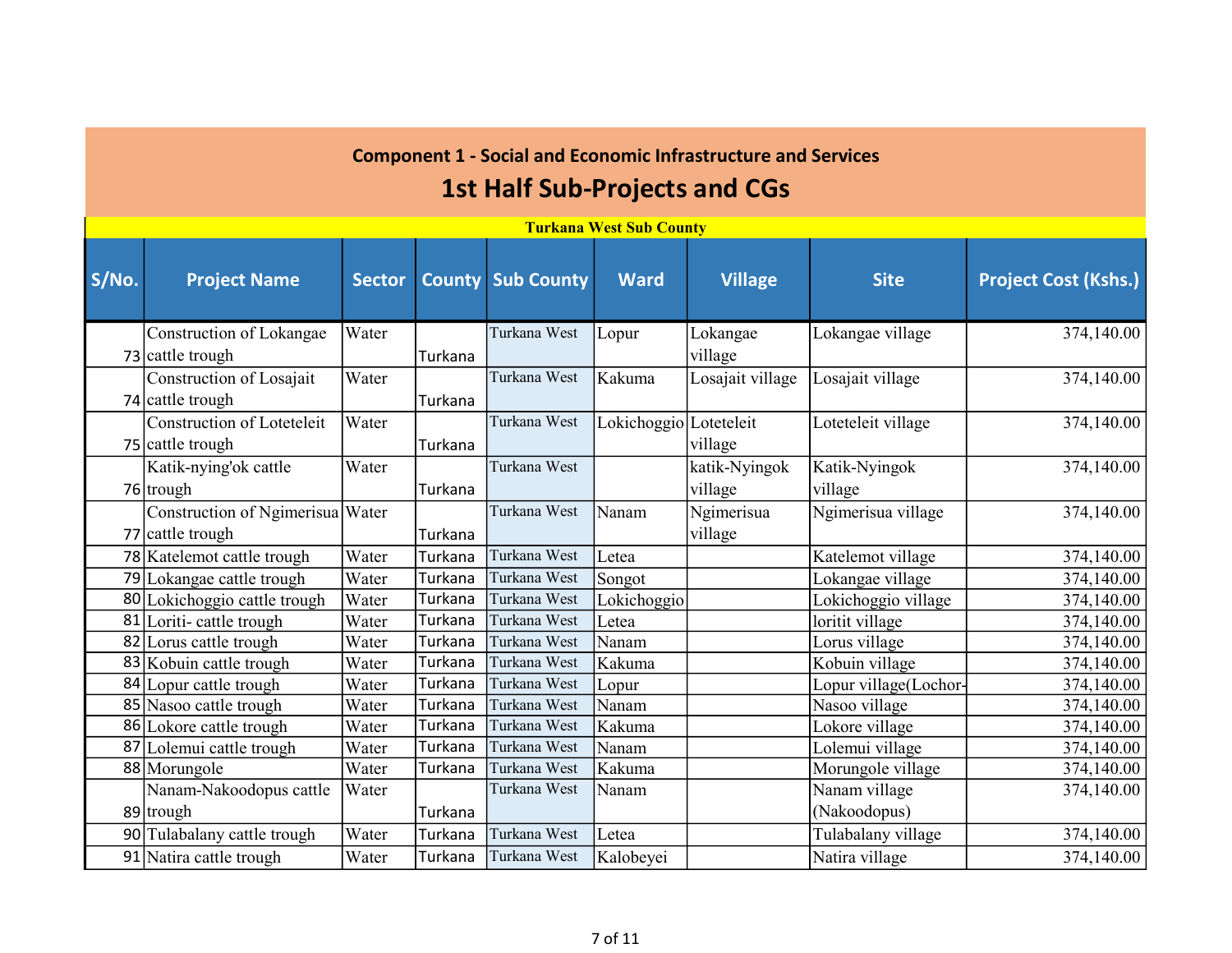|       | <b>Turkana West Sub County</b>         |               |         |                          |             |                 |                                   |                             |  |  |  |  |  |
|-------|----------------------------------------|---------------|---------|--------------------------|-------------|-----------------|-----------------------------------|-----------------------------|--|--|--|--|--|
| S/No. | <b>Project Name</b>                    | <b>Sector</b> |         | <b>County Sub County</b> | <b>Ward</b> | <b>Village</b>  | <b>Site</b>                       | <b>Project Cost (Kshs.)</b> |  |  |  |  |  |
|       | Construction of class rooms Educatio   |               |         | Turkana West             | Lopur       | Lopuski village | Lopuski Primary                   | 2,991,890.00                |  |  |  |  |  |
|       | 92 at Lopuski Primary School $\vert$ n |               | Turkana |                          |             |                 | <b>School</b>                     |                             |  |  |  |  |  |
|       | Construction of class rooms Educatio   |               |         | Turkana West             | Lopur       | Namon village   | Namon Primary                     | 2,991,890.00                |  |  |  |  |  |
|       | 93 at Namon Primary School             | n             | Turkana |                          |             |                 | School                            |                             |  |  |  |  |  |
|       | Construction of class rooms Educatio   |               |         | Turkana West             | Songot      | Naremeto        | Naremeto Primary                  | 2,991,890.00                |  |  |  |  |  |
|       | at Naremeto Primary                    | n             |         |                          |             | village         | School                            |                             |  |  |  |  |  |
|       | 94 School                              |               | Turkana |                          |             |                 |                                   |                             |  |  |  |  |  |
|       | Construction of class rooms Educatio   |               |         | Turkana West             | Kalobeyei   | Kalobeyei       | Kalobeyei Primary                 | 2,991,890.00                |  |  |  |  |  |
|       | at Kalobeyei Primary                   | n             |         |                          |             | village         | School                            |                             |  |  |  |  |  |
|       | 95 School                              |               | Turkana |                          |             |                 |                                   |                             |  |  |  |  |  |
|       | Construction of class rooms Educatio   |               |         | Turkana West             | Kakuma      | Kobuin village  | Kobuin Primary                    | 2,991,890.00                |  |  |  |  |  |
|       | 96 at Kobuin Primary School            | n             | Turkana |                          |             |                 | School                            |                             |  |  |  |  |  |
|       | Construction of class rooms Educatio   |               |         | Turkana West             | ka          | Emilait village | <b>Emilait Primary</b>            | 2,991,890.00                |  |  |  |  |  |
|       | 97 at Emilait Primary School           | $\ln$         | Turkana |                          |             |                 | School                            |                             |  |  |  |  |  |
|       | Construction of class rooms Educatio   |               |         | Turkana West             |             | Lokichoggio     | AIC Lokichogion                   | 5,983,780.00                |  |  |  |  |  |
|       | at AIC Lokichogion Mixed $ n $         |               |         |                          |             | village         | Mixed Primary                     |                             |  |  |  |  |  |
|       | 98 Primary                             |               | Turkana |                          |             |                 |                                   |                             |  |  |  |  |  |
|       | Construction of class rooms Educatio   |               |         | Turkana West             |             |                 | Lokipoto village Lokipoto Primary | 2,991,890.00                |  |  |  |  |  |
|       | 99 at Lokipoto Primary School $ n $    |               | Turkana |                          |             |                 | School                            |                             |  |  |  |  |  |
|       | Construction of class rooms Educatio   |               |         | Turkana West             | Lopur       | Lopur village   | Lopur Primary                     | 2,991,890.00                |  |  |  |  |  |
|       | at AIC Lokichogion Mixed $ n $         |               |         |                          |             |                 | School                            |                             |  |  |  |  |  |
|       | Primary School Lopur                   |               |         |                          |             |                 |                                   |                             |  |  |  |  |  |
|       | 100 Primary School                     |               | Turkana |                          |             |                 |                                   |                             |  |  |  |  |  |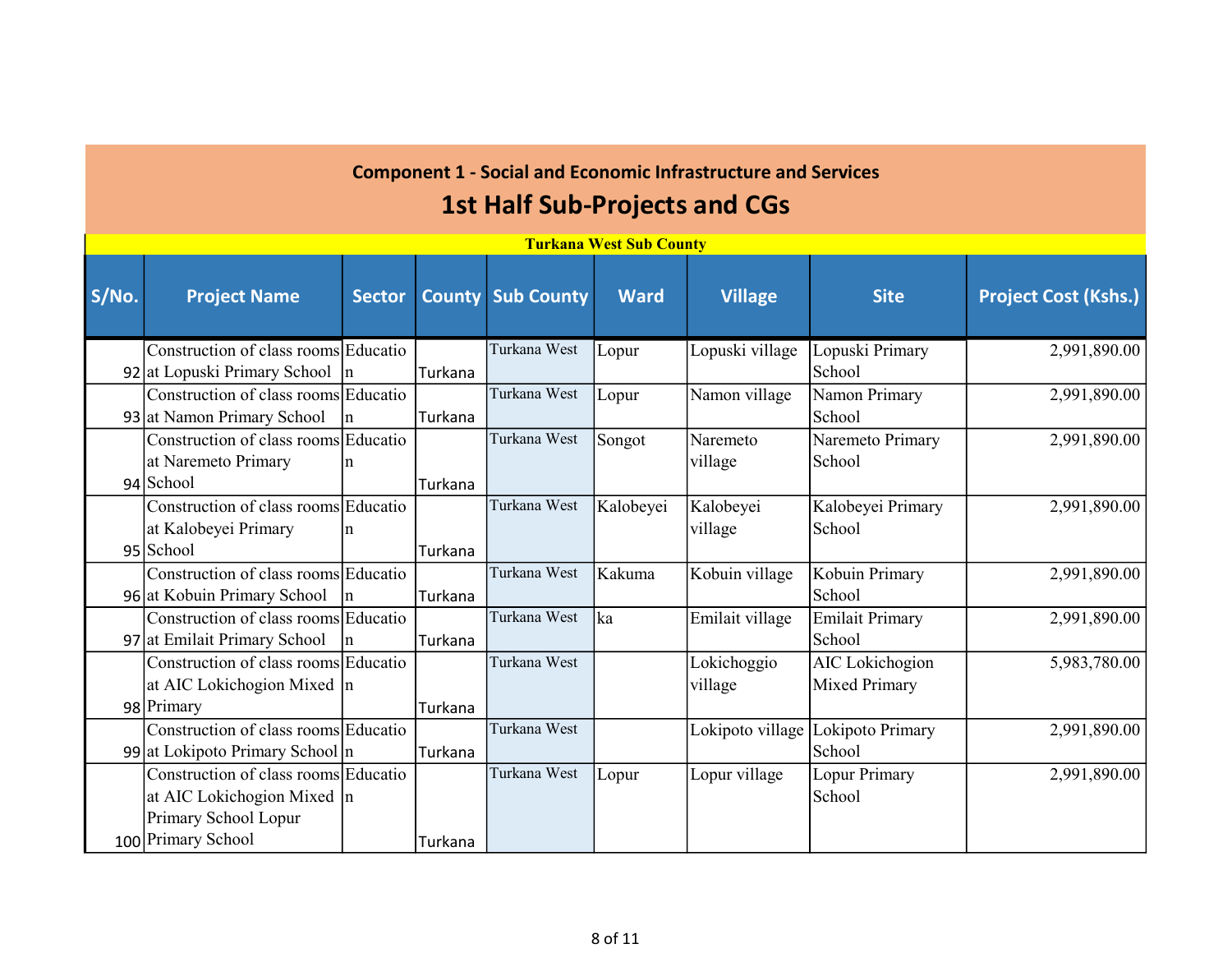|       | <b>Turkana West Sub County</b>       |               |         |                          |             |                  |                       |                             |  |  |  |  |  |
|-------|--------------------------------------|---------------|---------|--------------------------|-------------|------------------|-----------------------|-----------------------------|--|--|--|--|--|
| S/No. | <b>Project Name</b>                  | <b>Sector</b> |         | <b>County Sub County</b> | <b>Ward</b> | <b>Village</b>   | <b>Site</b>           | <b>Project Cost (Kshs.)</b> |  |  |  |  |  |
|       | Construction of class rooms Educatio |               |         | Turkana West             | Letia       | Loreng village   | Loreng Primary        | 2,991,890.00                |  |  |  |  |  |
|       | 101 at Loreng Primary School         | In.           | Turkana |                          |             |                  | School                |                             |  |  |  |  |  |
|       | Construction of class rooms Educatio |               |         | Turkana West             |             | Lolemui village  | Lolemu Primary        | 1,495,945.00                |  |  |  |  |  |
|       | 102 at Lolemui Primary School $ n $  |               | Turkana |                          |             |                  | School                |                             |  |  |  |  |  |
|       | Construction of class rooms Educatio |               |         | Turkana West             | Kakuma      | Losajait village | Losajait Primary      | 1,495,945.00                |  |  |  |  |  |
|       | 103 at Losajait Primary School  n    |               | Turkana |                          |             |                  | School                |                             |  |  |  |  |  |
|       | Construction of class rooms Educatio |               |         | Turkana West             | Nanam       | Kalopetase       | Kalopetase Primary    | 1,495,945.00                |  |  |  |  |  |
|       | 104 at Lopuski Primary School $ n $  |               | Turkana |                          |             | village          | School                |                             |  |  |  |  |  |
|       | Construction of class rooms Educatio |               |         | Turkana West             | Lopur       | Natiira village  | Natiira Primary       | 1,495,945.00                |  |  |  |  |  |
|       | 105 at Lopuski Primary School $ n $  |               | Turkana |                          |             |                  | School                |                             |  |  |  |  |  |
|       | Construction of class rooms Educatio |               |         | Turkana West             |             | Lokwanya         | Lokwanya Primary      | 1,495,945.00                |  |  |  |  |  |
|       | at Lokwanya Primary                  | In            |         |                          |             | village          | School                |                             |  |  |  |  |  |
|       | 106 School                           |               | Turkana |                          |             |                  |                       |                             |  |  |  |  |  |
|       | Construction of class rooms Educatio |               |         | Turkana West             | Songot      | Songot village   | <b>Songot Primary</b> | 2,991,890.00                |  |  |  |  |  |
|       | 107 at Songot Primary School         | $\ln$         | Turkana |                          |             |                  | School                |                             |  |  |  |  |  |
|       | Construction of class rooms Educatio |               |         | Turkana West             | Kakuma      | Tarach village   | <b>Tarach Primary</b> | 2,991,890.00                |  |  |  |  |  |
|       | 108 at Tarach Primary School         | In.           | Turkana |                          |             |                  | School                |                             |  |  |  |  |  |
|       | Construction of class rooms Educatio |               |         | Turkana West             | Letia       | Tulabalany       | Tulabalany Primary    | 1,495,945.00                |  |  |  |  |  |
|       | at Tulabalany Primary                | n             |         |                          |             | village          | School                |                             |  |  |  |  |  |
|       | $109$ School                         |               | Turkana |                          |             |                  |                       |                             |  |  |  |  |  |
|       | Construction of class rooms Educatio |               |         | Turkana West             | Kakuma      | Towokayeni       | Towokayeni Primary    | 1,495,945.00                |  |  |  |  |  |
|       | at Towokayeni Primary                | In            |         |                          |             | village          | school                |                             |  |  |  |  |  |
|       | $110$ School                         |               | Turkana |                          |             |                  |                       |                             |  |  |  |  |  |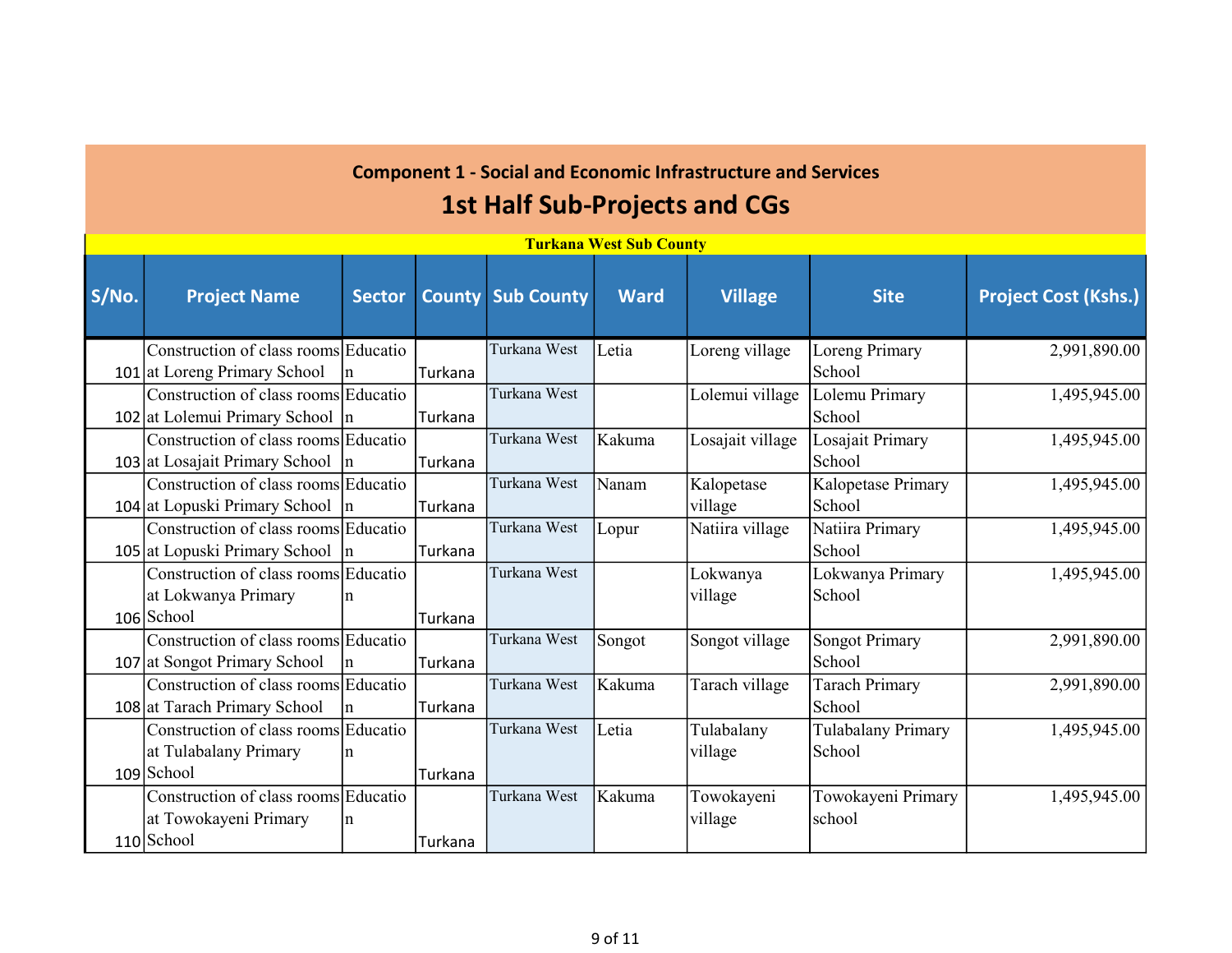|       | <b>Turkana West Sub County</b>       |               |         |                          |             |                         |                                 |                             |  |  |  |  |  |
|-------|--------------------------------------|---------------|---------|--------------------------|-------------|-------------------------|---------------------------------|-----------------------------|--|--|--|--|--|
| S/No. | <b>Project Name</b>                  | <b>Sector</b> |         | <b>County Sub County</b> | <b>Ward</b> | <b>Village</b>          | <b>Site</b>                     | <b>Project Cost (Kshs.)</b> |  |  |  |  |  |
|       | Construction of class rooms Educatio |               |         | Turkana West             | Kakuma      |                         | Komudei village Komudei Primary | 1,495,945.00                |  |  |  |  |  |
|       | 111 at Komudei Primary School n      |               | Turkana |                          |             |                         | School                          |                             |  |  |  |  |  |
|       | Construction of                      | Educatio      |         | Turkana West             | Kalobeyei   | Kalobeyei               | Kalobeyei Secondary             | 2,193,645.00                |  |  |  |  |  |
|       | administration block at              | $\ln$         |         |                          |             | village                 | School                          |                             |  |  |  |  |  |
|       | Kalobeyei Secondary                  |               |         |                          |             |                         |                                 |                             |  |  |  |  |  |
|       | 112 Schoo                            |               | Turkana |                          |             |                         |                                 |                             |  |  |  |  |  |
|       | Construction of                      | Educatio      |         | Turkana West             | Letia       | Tulabalany              | Tulabalany Primary              | 2,193,645.00                |  |  |  |  |  |
|       | administration block at              | In            |         |                          |             | village                 | school                          |                             |  |  |  |  |  |
|       | 113 Tulabalany Primary school        |               | Turkana |                          |             |                         |                                 |                             |  |  |  |  |  |
|       | Construction of a Kitchen            | Educatio      |         | Turkana West             | Songot      | Naremeto                | Naremeto Primary                | 1,809,530.00                |  |  |  |  |  |
|       | 114 at Naremeto Primary              | $\ln$         | Turkana |                          |             | village                 | School                          |                             |  |  |  |  |  |
|       | Construction of a Kitchen            | Educatio      |         | Turkana West             | Kakuma      | Kobuin village          | Kobuin Primary                  | 1,809,530.00                |  |  |  |  |  |
|       | 115 at Kobuin Primary School         | <sub>In</sub> | Turkana |                          |             |                         | School                          |                             |  |  |  |  |  |
|       | Construction of a Kitchen            | Educatio      |         | Turkana West             | Letia       | Lokipoto village        | Lokipoto Primary                | 1,809,530.00                |  |  |  |  |  |
|       | 116 at Lokipoto Primary School n     |               | Turkana |                          |             |                         | School                          |                             |  |  |  |  |  |
|       | Construction of a Kitchen            | Educatio      |         | Turkana West             | Nanam       | Lotikipi Village        | Lotikipi Primay                 | 1,809,530.00                |  |  |  |  |  |
|       | 117 at Lotikipi Primay School        | $\ln$         | Turkana |                          |             |                         | School                          |                             |  |  |  |  |  |
|       | Construction of a Kitchen            | Educatio      |         | Turkana West             | Kakuma      | Tarach village          | <b>Tarach Primary</b>           | 1,809,530.00                |  |  |  |  |  |
|       | 118 at Tarach Primary School         | $\mathsf{n}$  | Turkana |                          |             |                         | School                          |                             |  |  |  |  |  |
|       | Construction of pit latrine          | Educatio      |         | Turkana West             | Kakuma      | Kobuin village          | Kobuin Primary                  | 1,200,000.00                |  |  |  |  |  |
| 119   |                                      | n             | Turkana |                          |             |                         | School                          |                             |  |  |  |  |  |
|       | Construction of 4 door pit           | Educatio      |         | Turkana West             |             | Lokichoggio Lokichoggio | AIC Lokichogio                  | 1,200,000.00                |  |  |  |  |  |
|       | latrine at AIC Lokichogio            | In            |         |                          |             | village                 | Mixed Primary                   |                             |  |  |  |  |  |
|       | 120 Mixed Primary School             |               | Turkana |                          |             |                         | School                          |                             |  |  |  |  |  |